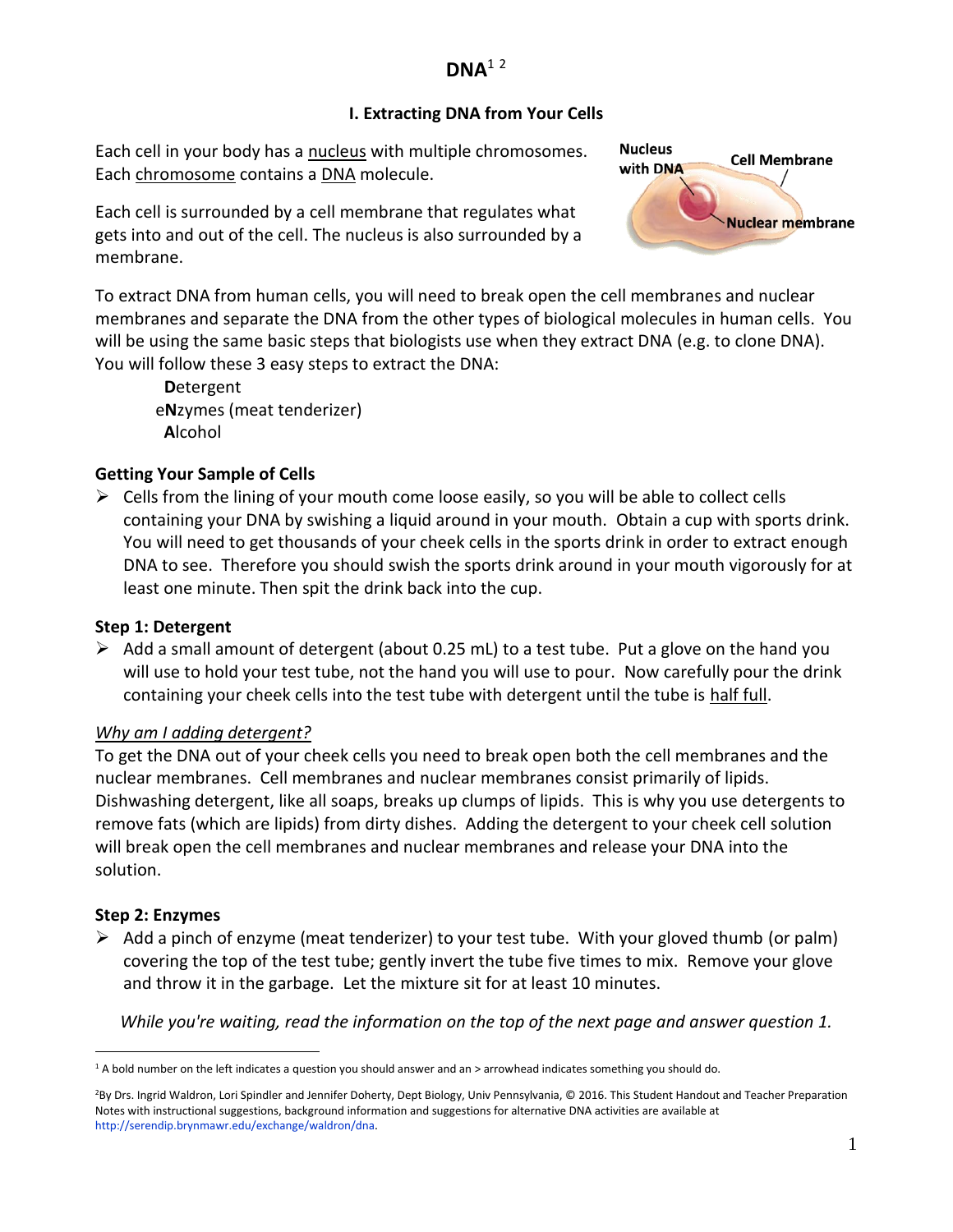### *Why am I adding enzymes?*

Each chromosome in the nucleus of a cell contains a very long molecule of DNA. If you stretched out the DNA found in one of your cells, it would be 2-3 meters long. To fit all of this DNA inside a tiny cell nucleus, the DNA is wrapped tightly around proteins. The enzyme in meat tenderizer is a protease, which is an enzyme that cuts proteins into small pieces. As this enzyme cuts up the proteins, the DNA will separate from the proteins and unwind.

Each DNA molecule consists of two strands of nucleotides twisted together in a long spiral called a double helix. DNA is made up of four different types of nucleotide: **A**, **C**, **G** and **T**.

Each DNA molecule contains multiple genes. Each gene is a segment of DNA with a sequence of nucleotides that provides the instructions for making a protein.

A cell needs many different types of proteins to function. For example, a cell needs:

- protein enzymes to carry out the chemical reactions needed for life
- transport proteins to move ions and molecules into and out of the cell and to move substances around inside the cell
- **•** structural proteins.



**1.** All living organisms, including bacteria say, plants, humans and other animals, are made up of one or more cells. Explain why all living organisms need to have DNA. Include the words genes and proteins in your explanation.

### **Step 3: Alcohol**

 $\triangleright$  Using a pipette, slowly add cold rubbing alcohol; let the alcohol run down the side of the test tube so it forms a layer on top of the soapy liquid. Add alcohol until you have a layer of about 2 cm of alcohol in the tube. Alcohol is less dense than water, so it floats on top. Do not mix or bump the test tube for at least 10 minutes. DNA molecules will clump together where the soapy water below meets the cold alcohol above, and you will be able to see these clumps of DNA as white strands.

> *While you're waiting for the DNA to become visible, read the information on the top of the next page and answer question 2.*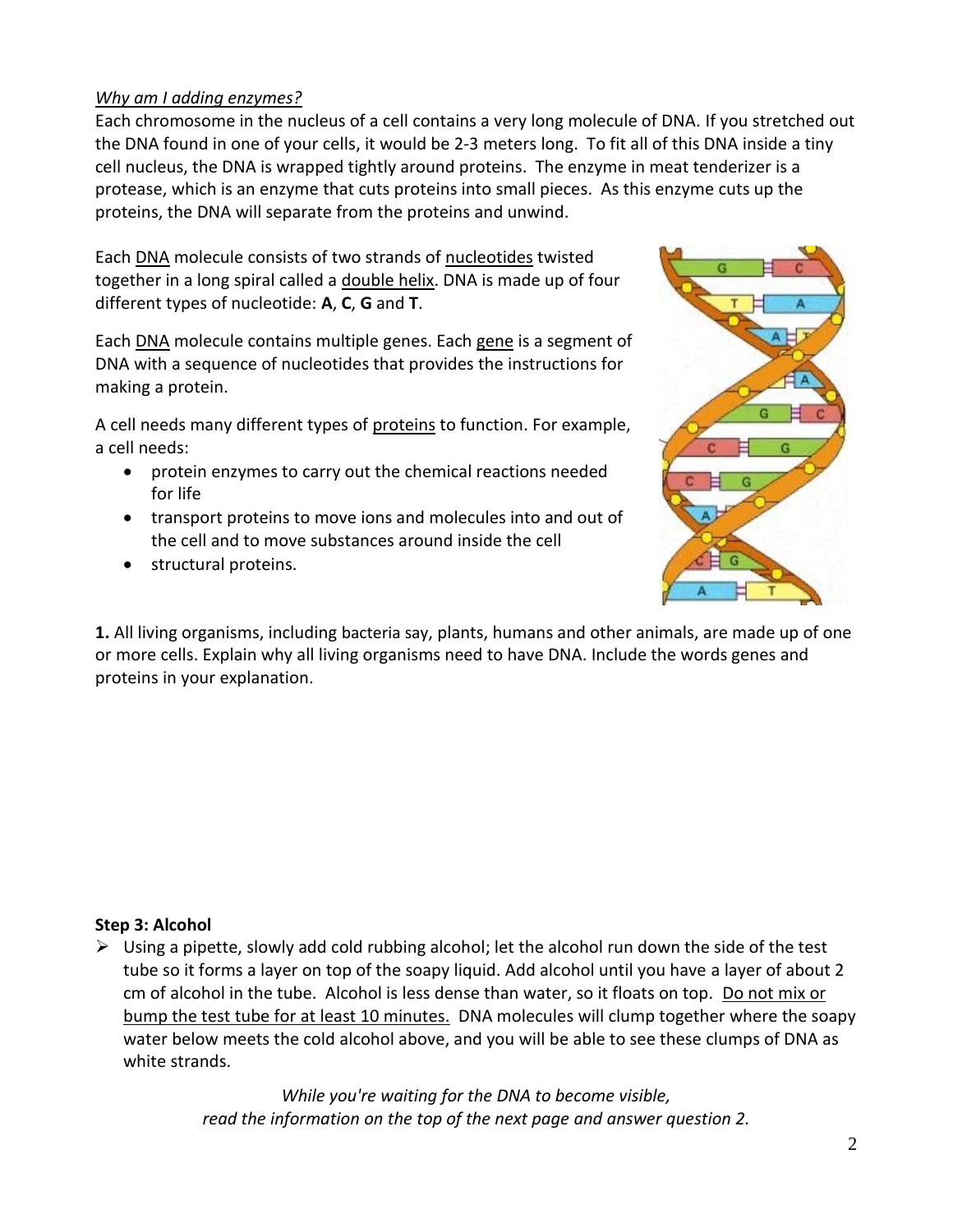### *Why am I adding alcohol?*

The cold alcohol reduces the solubility of DNA. When cold alcohol is poured on top of the solution, the DNA precipitates out into the alcohol layer, while the lipids and proteins stay in the solution.

Genes influence an organism's characteristics by determining which types of proteins the organism makes. The flowchart shows an example. Two different versions of a human gene give the instructions for producing either a normal or defective version of a protein enzyme which results in either normal skin and hair color or albinism.

| <b>Gene in DNA</b>                                                                   | $\rightarrow$ | Protein                                                          |               | Characteristic                        |
|--------------------------------------------------------------------------------------|---------------|------------------------------------------------------------------|---------------|---------------------------------------|
|                                                                                      | $\rightarrow$ |                                                                  | $\rightarrow$ |                                       |
| One version of the gene<br>provides instructions to make<br>normal protein enzyme.   | $\rightarrow$ | Normal enzyme makes the<br>pigment molecule in skin<br>and hair. | $\rightarrow$ | Normal skin and hair<br>color         |
| The other version of this gene<br>provides instructions to make<br>defective enzyme. | $\rightarrow$ | Defective enzyme does not<br>make this pigment<br>molecule.      | $\rightarrow$ | Albinism (very pale<br>skin and hair) |

**2.** For most people, when a blood vessel is injured the clotting proteins in their blood produce a blood clot which prevents excessive bleeding. However, some people have a defective version of one type of clotting protein, so clots do not form normally. As a result, they tend to bleed excessively after even minor injuries; they have hemophilia. Explain how a person's DNA can determine whether or not he has hemophilia.

### **Making Your Necklace**

- $\triangleright$  Carefully observe your DNA which should be visible as clumps of white strands floating in or just at the bottom of the alcohol layer. There may be air bubbles attached to the strands.
- $\triangleright$  Now you are ready to transfer your DNA from the test tube to your necklace. Be sure to squeeze the air out of your pipette before you put the pipette in the test tube; then gently suck up your DNA. Transfer the DNA to the small capped tube and fill it the rest of the way with alcohol. Close the cap of the tube around a piece of string. Now you have a necklace with your very own DNA!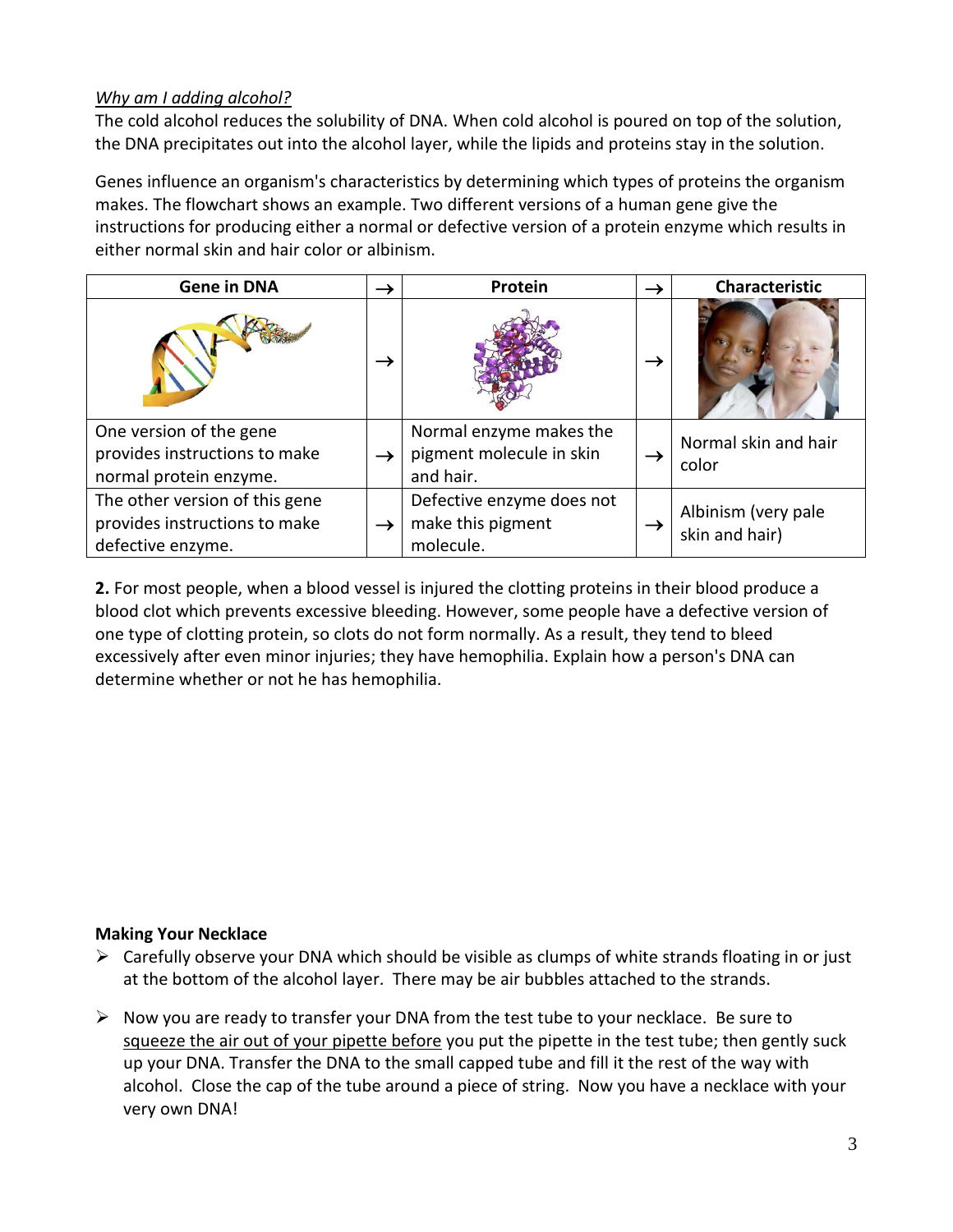### **DNA Structure and Function**

This drawing shows a short section of a DNA double helix with a diagram of four nucleotides in each strand of the double helix. Each nucleotide has:

- a phosphate group (P) and a sugar molecule in the backbone of the DNA strand
- one of the four bases (**A** = adenine, **C** = cytosine, **G** = guanine, or **T** = thymine)



hydrogen bonds

Each base in one strand of the DNA double helix pairs with a base in the other strand of the double helix. The **base-pairing rules** describe which bases pair together in a DNA double helix. Complete the following sentences to give the base-pairing rules.

**3. A** in one strand always pairs with in the other strand. **C** in one strand always pairs with  $\blacksquare$  in the other strand.

Since all the nucleotides in DNA are the same except for the base they contain, each nucleotide is given the same symbol as the base it contains (**A**, **C**, **G**, or **T**).

A polymer consists of many repeats of a smaller molecule (a monomer). For example, a protein is a polymer of amino acids.



**4.** DNA is a polymer of

The sequence of nucleotides in a gene in the DNA determines which amino acids are joined together to form a protein. A slightly different sequence of nucleotides in a gene can result in a different sequence of amino acids in the protein which can change the structure and function of the protein.

The sequence of nucleotides in a gene in the DNA *determines the* sequence of amino acids in a protein which *determines the* structure and function of the protein which *influences the* characteristics or traits of the organism.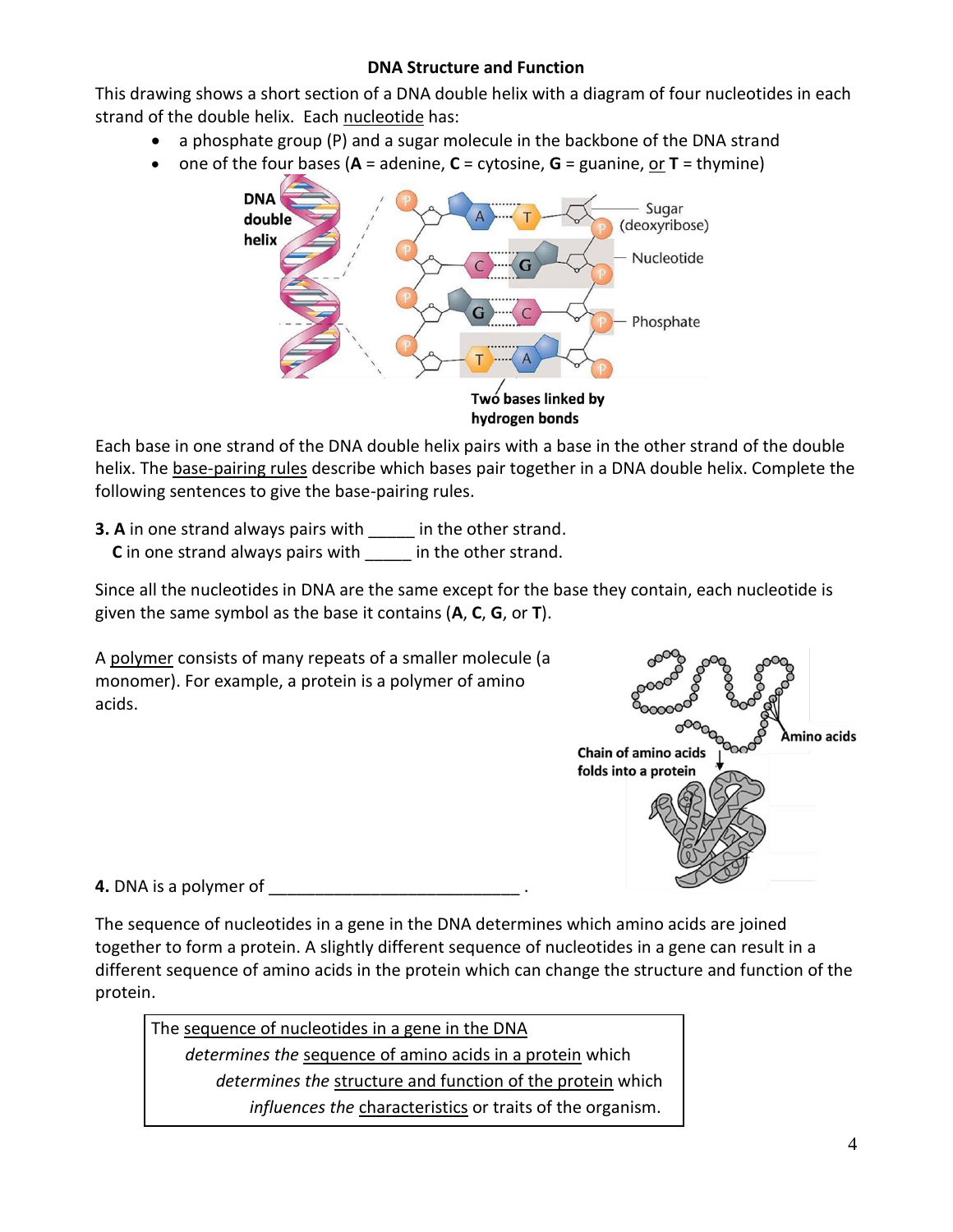**5.** Explain how a difference in the sequence of nucleotides in a gene could result in one of these boys being albino and the other boy having normal skin and hair color.

#### **DNA Replication**

Our bodies need to make new cells to grow or to replace damaged cells. New cells are formed by cell division which occurs when a cell divides into two daughter cells. Before a cell can divide, the cell must make a copy of all its DNA; this is called DNA replication.

**6.** Explain why DNA replication is needed before a cell divides into two daughter cells.

During DNA replication, the two strands of the DNA helix are separated and each old strand provides the information needed to make a new matching strand. Each nucleotide in the new strand is matched to a nucleotide in the old strand using the base-pairing rules.

The enzyme **DNA polymerase** helps to make the new matching DNA strand by adding the matching nucleotides one at a time and joining each new nucleotide to the previous nucleotide in the growing DNA strand.

DNA replication results in two new DNA molecules that are identical to the original DNA molecule. Thus, each of the new DNA molecules carries the same genetic information as the original DNA molecule.